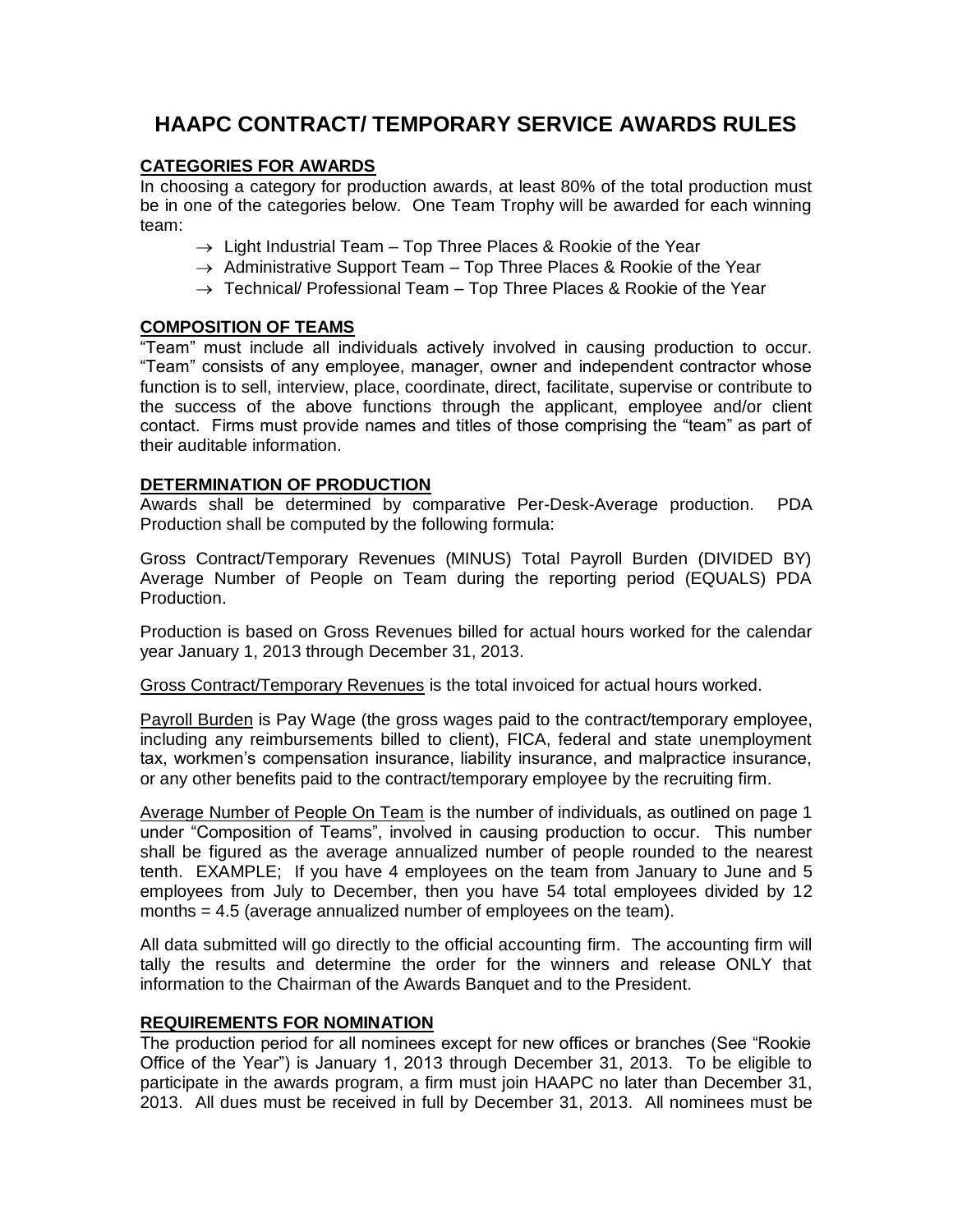employed by member firms who are in good standing with HAAPC as of January 31, 2014.

### **DIRECT HIRE (PERMANENT PLACEMNET) FEES**

Production from temporary/contract assignments in which the employee is hired directly by client company may also be included. However, this production may be counted only once, either in the HAAPC Contract/Temporary Awards Program or in the HAAPC Permanent Placement Awards Program.

### **ROOKIE OFFICE OF THE YEAR**

To qualify for Rookie Office of the Year, the office must have been open no less than 8 months nor more than 18 months which includes the calendar year for which the nomination is being submitted. Awards shall be determined by comparative Per-Desk-Average production as outlined above. For offices with less than 12 months of production, the figures will be prorated by the CPA using the following formula:

Total production (DIVIDED BY) months in business (EQUALS) average monthly production (TIMES) 12 months (EQUALS) annualized production figure.

# **AUDIT PROCESS**

The HAAPC has appointed an outside CPA firm for the Awards Banquet audit process. The CPA firm will randomly audit nominees in all production categories. All nominations are subject to audit by an outside CPA firm and nominating services must be able to produce documentation on demand, with no less than 24 hours notice and within no more than 48 hours. Audit information will be held in confidence by the CPA unless audit findings differ from the originally reported figures. Such findings will then be shared with board members.

Should an audit occur, required documentation will include but it is not necessarily limited to:

- $\rightarrow$  All receivables for the year, by invoice
- $\rightarrow$  Listing of payroll or personnel records containing verification of assigned commissions or bonus, including W2 forms
- $\rightarrow$  List of all employees who worked in placing the personnel in the temporary placement division for the service that year
- $\rightarrow$  Policies, procedures and employment contracts dictating commission and bonuses, assignments and allocations
- $\rightarrow$  All documents used by participants or for nominee to calculate production claimed

### **WARRANTY OF ACCURACY**

By participation in this contest, the undersigned is warranting the accuracy of the information furnished; that the information provided was figured according to the method prescribed by the award criteria information; and that the nominee has been notified of the nomination, has consented to such nomination and to the terms and conditions of the awards program. Participation in the awards program as a nominee or otherwise constitutes acceptance of all terms and conditions of the awards program.

HAAPC interpretation and application of awards criteria, the audit conclusions of the CPA firm and dispute resolution is final. Any nominee who has received an award in error will forfeit the award. The ward will be presented to the next qualified nominee and the results publicly announced.